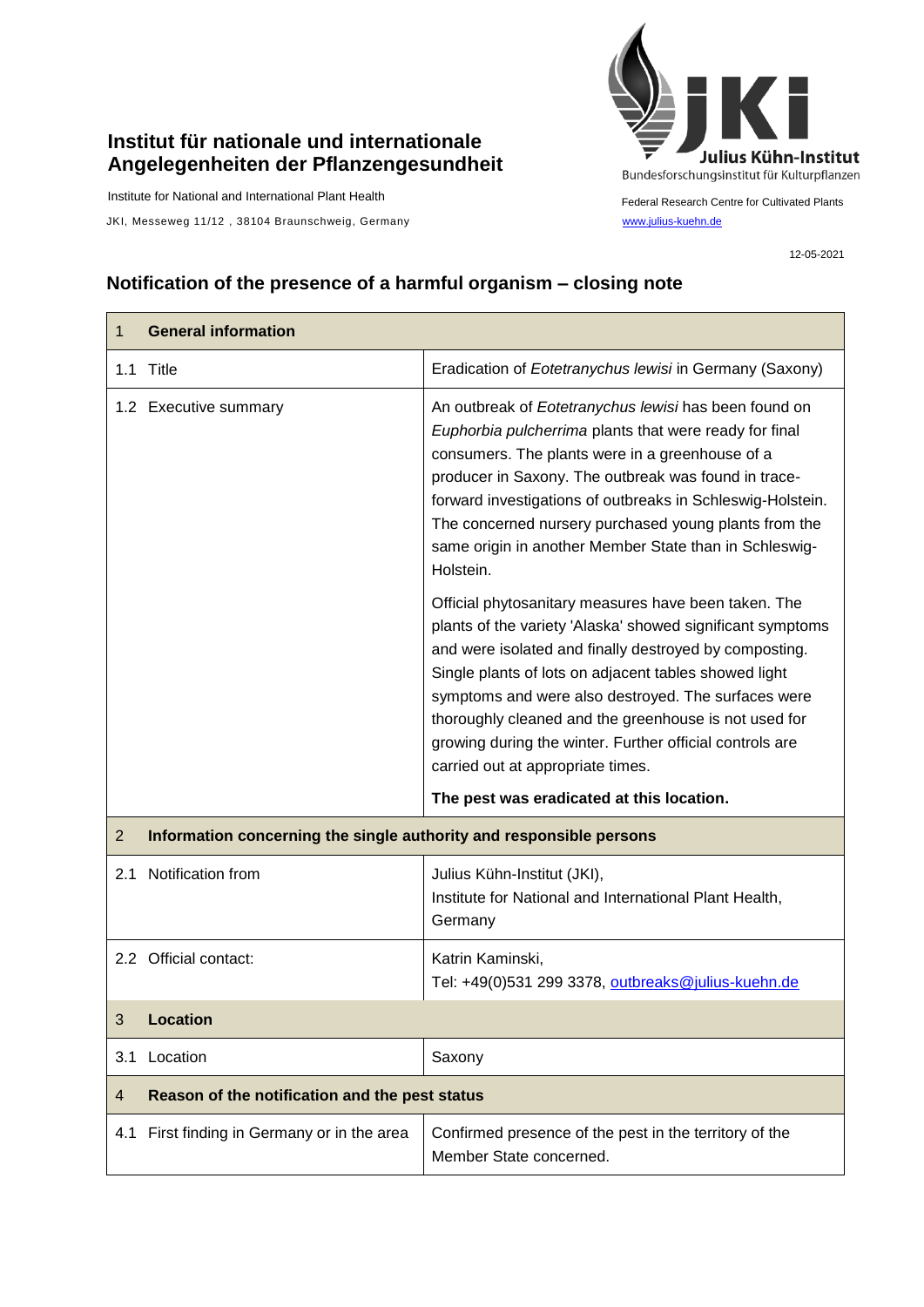|     | 4.2 Pest status of the area where the<br>harmful organism has been found<br>present, after the official confirmation.                 | Absent: Pest found present but eradicated                                                                                                                                                                                                                                                         |  |
|-----|---------------------------------------------------------------------------------------------------------------------------------------|---------------------------------------------------------------------------------------------------------------------------------------------------------------------------------------------------------------------------------------------------------------------------------------------------|--|
|     | 4.3 Pest status in Germany before the<br>official confirmation of the presence, or<br>suspected presence, of the harmful<br>organism. | Transient: actionable, under eradication                                                                                                                                                                                                                                                          |  |
|     | 4.4 Pest status in Germany after the<br>official confirmation of the presence of<br>the harmful organism.                             | Transient: actionable, under eradication                                                                                                                                                                                                                                                          |  |
| 5   | Finding, sampling, testing and confirmation of the harmful organism                                                                   |                                                                                                                                                                                                                                                                                                   |  |
| 5.1 | How the presence or appearance of<br>the harmful organism was found.                                                                  | Trace back and forward inspection related to the specific<br>presence of the pest concerned.                                                                                                                                                                                                      |  |
|     | 5.2 Date of finding:                                                                                                                  | 23-11-2020                                                                                                                                                                                                                                                                                        |  |
|     | 5.3 Sampling for laboratory analysis.                                                                                                 | Visual inspections, sampling of symptomatic plant parts<br>(leaves) and suspicious pests.                                                                                                                                                                                                         |  |
|     | 5.4 Name and address of the Laboratory                                                                                                | Staatliche Betriebsgesellschaft für Umwelt und<br>Landwirtschaft<br>Fachbereich 65 - Phytopathologie<br>Waldheimer Str. 219<br>Sachsen<br>01683 Nossen<br>Germany<br>Julius Kühn-Institut - Institut für nationale und<br>internationale Angelegenheiten der Pflanzengesundheit<br>Messeweg 11-12 |  |
|     |                                                                                                                                       | 38104 Braunschweig<br>Germany                                                                                                                                                                                                                                                                     |  |
|     | 5.5 Diagnostic method                                                                                                                 | According to peer reviewed protocols PM 7/68 (1) -<br>Eotetranychus lewisi                                                                                                                                                                                                                        |  |
|     |                                                                                                                                       | Barcoding sequencing of part of the Cytochrom-C-<br>Oxydase                                                                                                                                                                                                                                       |  |
|     |                                                                                                                                       | -Gene subunit I (COI) followed by phylogenetic<br>comparision of the sequences with reference material from<br>previously identified material                                                                                                                                                     |  |
|     | 5.6 Date of official confirmation of the<br>harmful organism's identity.                                                              | 10-12-2020                                                                                                                                                                                                                                                                                        |  |
| 6   | Infested area, and the severity and source of the outbreak in that area                                                               |                                                                                                                                                                                                                                                                                                   |  |
| 6.1 | Characteristics of the infested area<br>and its vicinity.                                                                             | Physically closed conditions: greenhouse. Plant to be<br>(re)planted or reproduced.                                                                                                                                                                                                               |  |